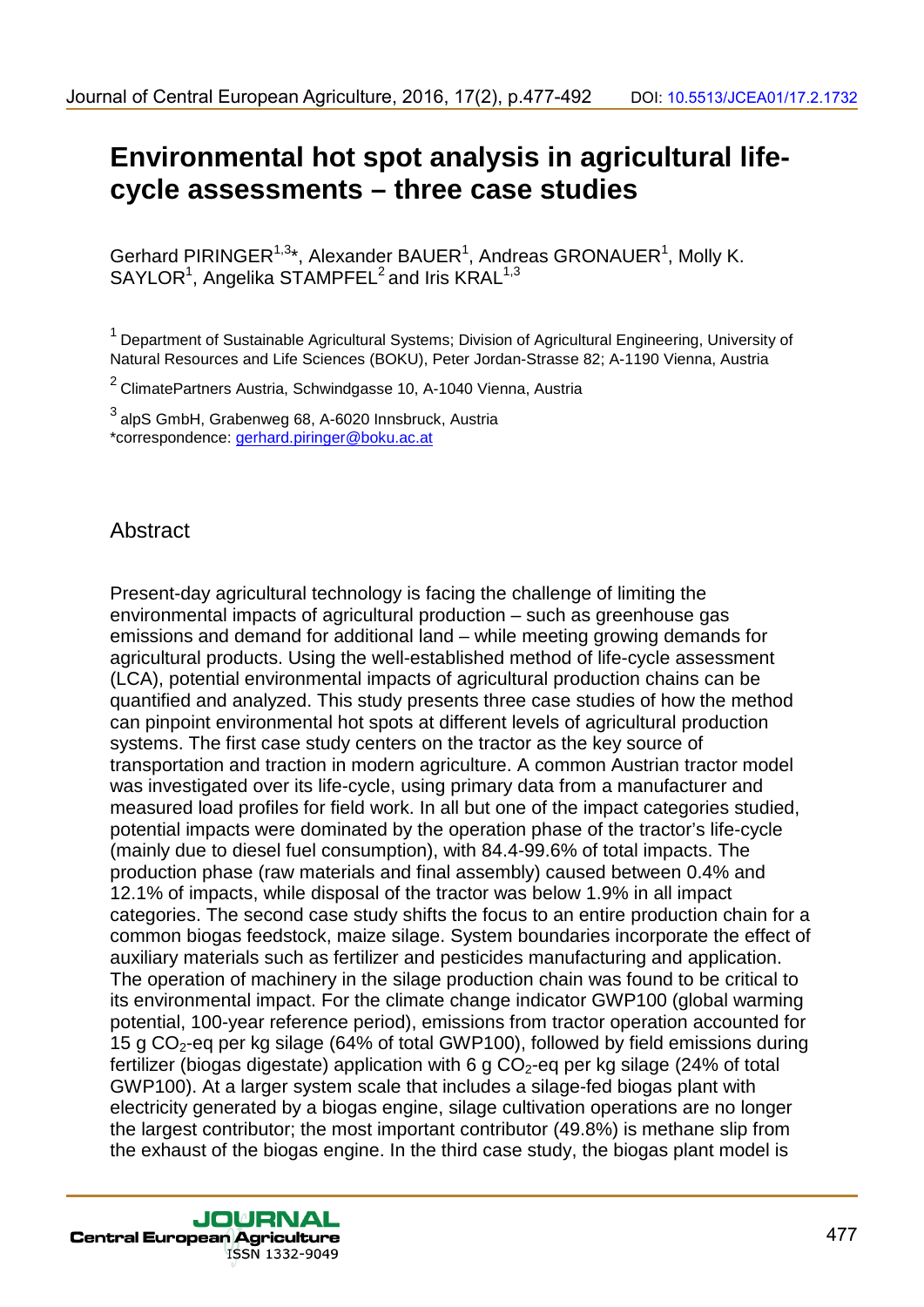incorporated into an even larger system, where the existing waste management and energy system in an Alpine municipality of Western Austria is expanded to include a hypothetical system that uses mainly hay from currently unused alpine grassland in a local biogas plant. Here, the relative environmental impacts depend strongly on the fossil fuels that are assumed to be displaced by the local biogas plant; methane slip emissions from the exhaust dominate the impact of the hypothetical local biogas scenario. Taken together, the case studies demonstrate the potential and limitations of LCA as a technique to support decisions of agricultural stakeholders at a variety of scales. Choosing the proper system scale is key to a successful application of this method.

**Keywords:** biogas, hotspot analysis, life cycle assessment, maize silage, tractor

# Introduction

Present-day agricultural technology is facing the challenge of limiting the environmental impacts of agricultural production while meeting growing demands for agricultural products (see for example Valin et al., 2013). However, a wide variety of stakeholders is active in agriculture and agroindustry, with varying options and challenges to mitigate environmental impacts in their sphere of influence. As a wellestablished decision support tool, the method of life-cycle assessment is a quantitative way to estimate the potential environmental impacts of products and services in general, and of agricultural process chains and products in particular (Caffrey and Veal, 2013). This can be used to identify environmentally critical processes along a process chain (hot spot analysis) and to identify opportunities to improve the environmental performance of products or services at various points in their life cycle (ISO 14040, 2006).

The objective of this study is to demonstrate the application and limitations of LCA to identify hot spots of potential environmental impacts in agricultural production systems at different scales, using three case studies by the authors (Kral et al. 2015; Saylor et al., 2015; Stampfel, 2014).

# Materials and methods

To identify environmental hotspots in agricultural systems, this study applies the method of life-cycle assessment (LCA; ISO 14040, 2006). LCA is a systems approach aimed at assessing as much of the potential environmental impacts of a product or system as possible. It can be defined as "a compilation and evaluation of the inputs, outputs, and the potential environmental impacts of a product system throughout its life cycle." (ISO 14040, 2006). A product or product system (e.g., tractor, crop) is considered throughout the various stages of its life cycle, from the extraction of raw materials through manufacturing and use to the disposal. The method encompasses four distinct phases (ISO 14040, 2006): In the first phase, the goal and scope of the LCA are identified and described. In the second phase, a comprehensive inventory of all resource uses and emissions is established, the socalled life-cycle inventory. The third phase – the life-cycle impact assessment –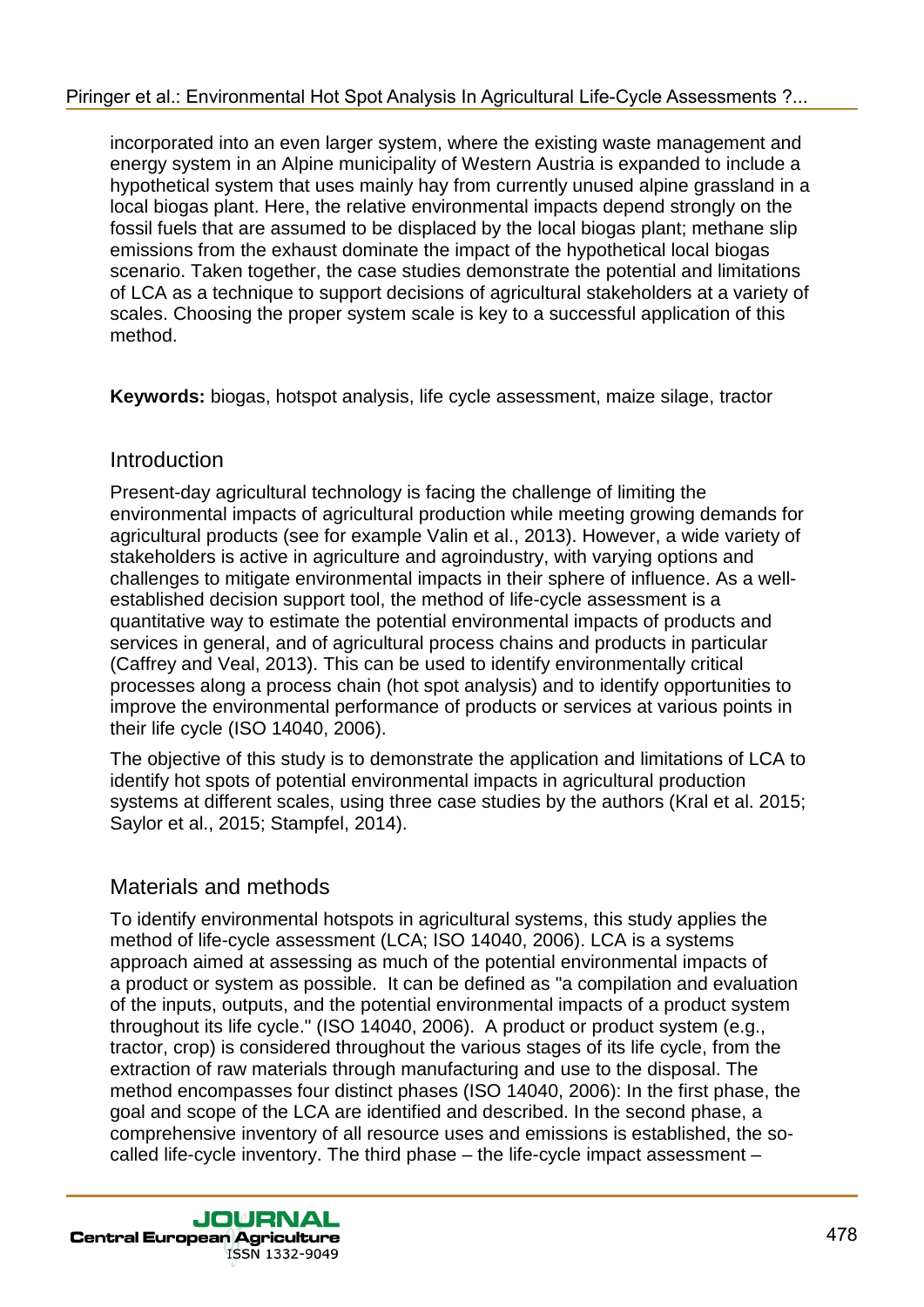translates the inventory into their potential environmental impacts. In the interpretation phase, the results of the previous phases are structured, carefully evaluated for consistency and quality, and finally reported.

For case study 1, the system function is the provision of draught power for agricultural processes by a tractor. Therefore, the chosen functional unit – the basic quantity to which the results of an LCA are related – is one mid-sized tractor providing these services over its 24-year lifespan. The functional unit in case study 2 is one kilogram (fresh matter, FM) of maize silage at 30% dry matter (DM) content. In case study 3, the funtion of the biogas system from grass is varied, with the main outputs being heat and electricity, as well as management of the organic waste streams from the municipality and of manure. For simplicity, and to allow comparison with other biogas LCAs, a functional unit of 1 kWh of electricity output from the CHP module was chosen as a functional unit.

# **Case study 1 – life cycle impacts of a mid-sized tractor**

This system describes the life cycle of a mid-sized tractor (Steyr Profi 4110, 81 kW rated power). An overview of the life-cycle model is shown in Figure 1.



Figure 1. System diagram of the life-cycle model for the studied tractor

The LCA system includes the manufacturing, use, and disposal of the tractor, with an assumed technical lifetime of 24 years and 6747 hours of operation. The chosen model year is 2004, since data on fuel consumptions and exhaust emissions were first available for the model in that year. The manufacturing phase was modelled using primary data that include an aggregate bill of materials for the tractor components, as well as the tractor assembly plant's energy consumption. For the use phase, the tractor was assumed to be operated at an organic 140-ha farm in eastern Austria. The farm grows mixed grains in an eight-year rotation, and five farming processes (ploughing, cultivation, harrowing, baling and bale transportation; Table 1) were selected that can be performed with the tractor size studied. Fuel consumption and emissions during operation were approximated by weighted averages of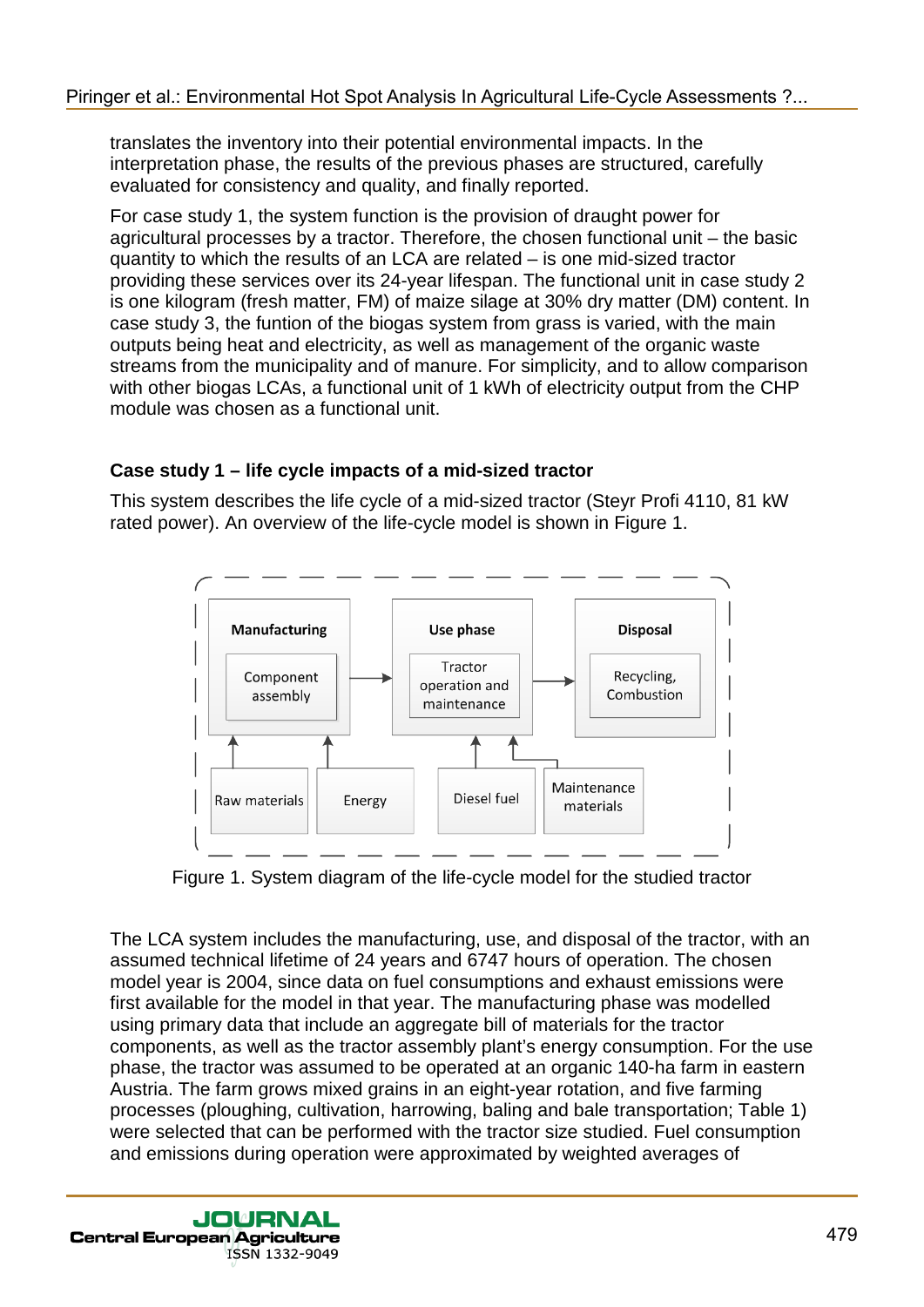individual cycles from an ISO 8178-4 C1 eight-cycle test for a tractor with a similar engine, a New Holland TS 110A with 85 kW rated power (Landis, 2004). The cycles were not weighted as prescribed in the standard, but according to field-determined load profiles by Rinaldi et al. (2005). The emission factor for diesel Particulate Matter (PM) was not determined during the ISO test cycle, but expected to behave similar to CO emissions, as both are results of incomplete combustion. Therefore, surrogate PM emission factors were estimated from CO emission factors using a constant ratio of CO to PM emission factors as determined by the manufacturer (unpublished results). The calculations yielded specific estimates of the hourly fuel consumption and air emission factors for each of the five chosen processes (Table 1).

| Farming process                                               | Fuel<br>use<br>$(kg^*h^{-1})$ | CO <sub>2</sub><br>$(kg*h-1)$ | <b>HC</b><br>$(g^*h^{-1})$ | NO <sub>x</sub><br>$(g^*h^{-1})$ | CO.<br>$(g^*h^{-1})$ | PM <sup>a</sup><br>$(g^*h^{-1})$ |
|---------------------------------------------------------------|-------------------------------|-------------------------------|----------------------------|----------------------------------|----------------------|----------------------------------|
| Ploughing, 4-furrow<br>reversible mounted<br>plough           | 12.64                         | 39.82                         | 10.42                      | 304.81                           | 34.07                | 6.81                             |
| Cultivation, 3 m<br>shallow cultivator                        | 12.57                         | 39.61                         | 10.82                      | 301.85                           | 32.20                | 6.44                             |
| Harrowing (seedbed<br>preparation), harrow<br>and packer, 3 m | 13.33                         | 42.00                         | 11.23                      | 316.54                           | 35.27                | 7.05                             |
| Baling, round bales,<br>1.2 <sub>m</sub>                      | 8.99                          | 28.32                         | 7.42                       | 205.66                           | 28.25                | 5.65                             |
| Bale transport,<br>double trailer, 8 t<br>each                | 4.94                          | 15.57                         | 5.01                       | 115.91                           | 20.12                | 4.02                             |

Table 1. Cultivation processes for the studied tractor, process-specific hourly fuel use and exhaust emission factors.  $HC = Hydrocarbons$ ,  $PM = Particulate matter$ 

<sup>a</sup> Estimated by scaling up CO emission factors using a constant ratio of 0.2 between CO and PM emission factors (W. Zauner, personal communication,2013).

Emission increases due to engine aging over the tractor's life span were calculated based on Schäffeler and Keller (2008). Maintenance during tractor use was included by replacement of components according to the manufacturer's maintenance schedule for a later model year (W. Zauner, personal communication, 2013). Engine oil, filters and filter pump are replaced every 600 hours, other oils and transmission belts every 1200 hours. During the end-of-life phase of the tractor, the main material groups were modelled with specific disposal processes. Metal components are shredded and recycled; the recycling process itself is not included in the model, but manufacturing is based on using recycled steel (closed-loop approach). Polymer components, as well as used motor oil, are combusted in a waste incineration plant.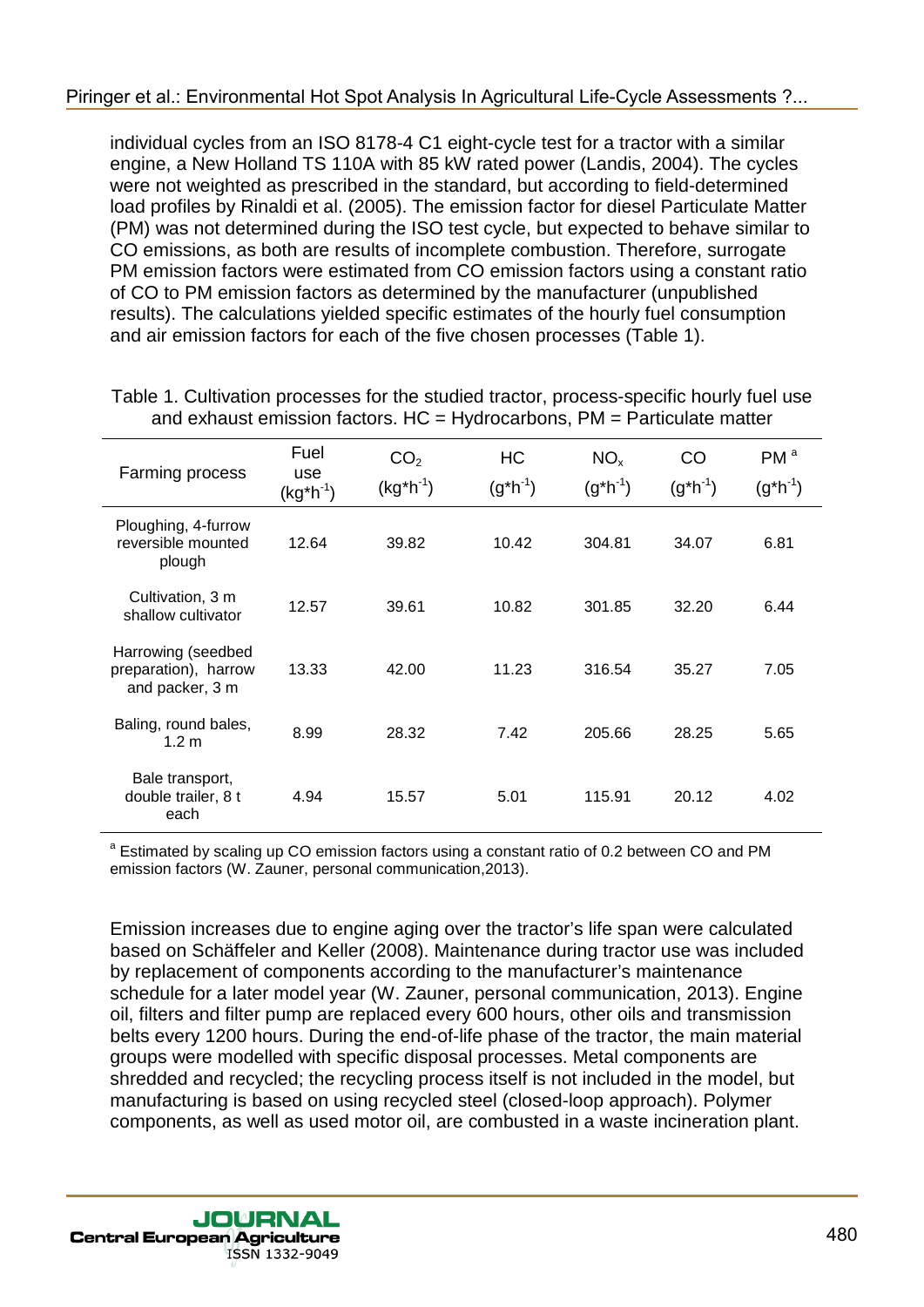Used tyres were assumed to be incinerated in cement kilns (60%) or shredded for reuse (40%), following ETRMA (2011).

# **Case study 2 – life cycle impacts of a maize silage production**

The second case study describes an average production of maize silage in Austria, up to the point of storage (Figure 2). Details of the system are given in Kral et al. (2015). Briefly, the system includes all auxiliary materials, from seed production to the production of machinery and machine sheds to the transportation of auxiliary materials to the farm. The system is based on a data from the ecoinvent database (Nemecek and Kägi, 2008), with several modifications: A 15-year average Austrian maize silage yield of 45.55 t fresh matter per hectare and year (1999 to 2013; Statistik Austria, 2014) was assumed at 70% dry matter content. As the sole fertilizer, liquid digestate (159 kg N per hectare and year) from a silage/slurry-fed biogas plant was modelled. The herbicides applied were adjusted to reflect Austrian practices (BMLFUW, 2008). As is further described in Kral et al. (2015), the silage was used as the main substrate (80% of total substrate FM) of a hypothetical 500 kW $_{el}$  biogas plant (Laaber, 2011) that generates electricity and heat through a combined-heat-and power (CHP) module.



Maize silage, at farm

Figure 2. System diagram for an average Austrian maize silage production process, up to transportation to storage

**JOURNAL Central European Agriculture** ISSN 1332-9049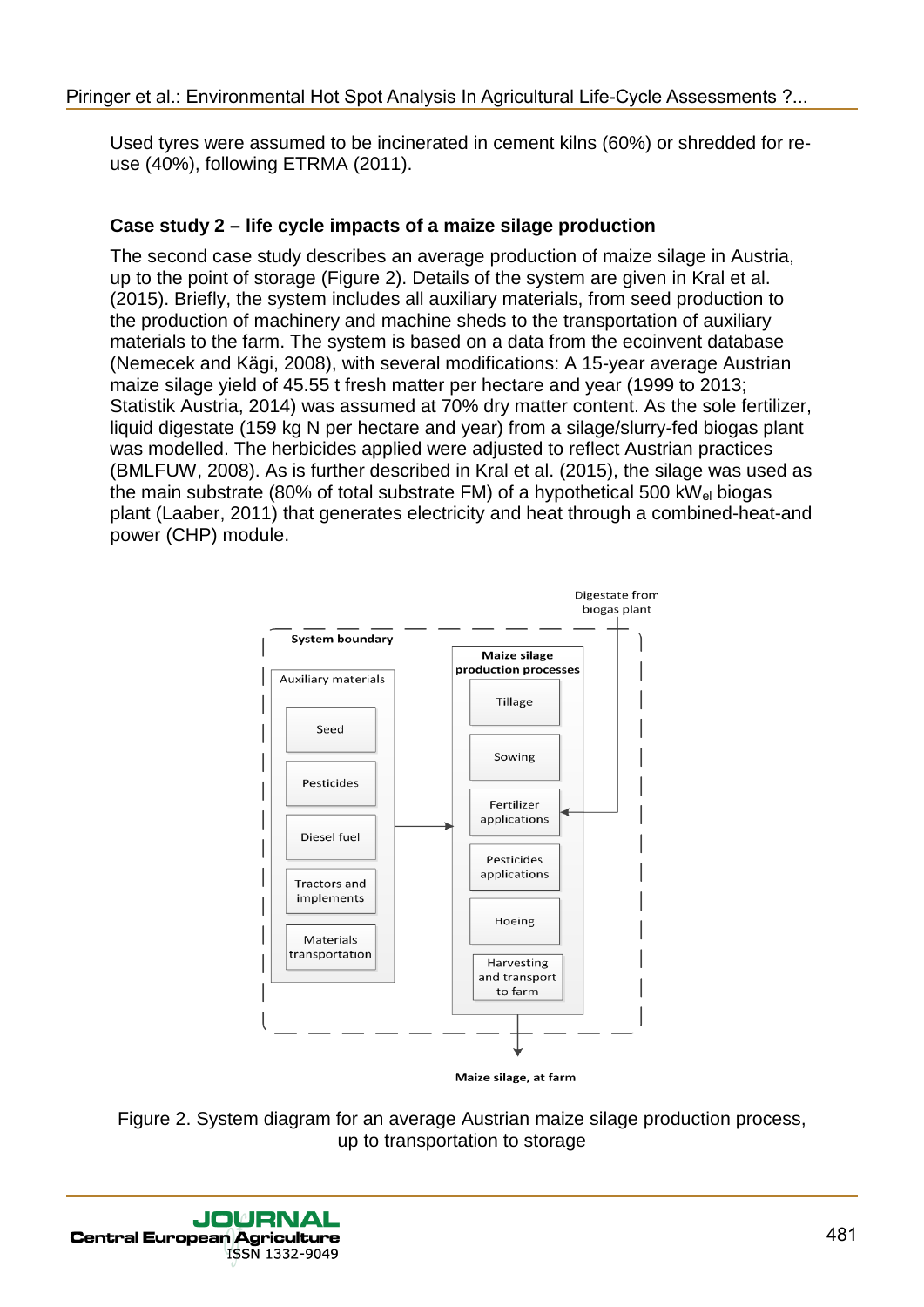# **Case study 3 – life cycle impacts of biogas electricity from grassland**

The third case study describes how the hypothetical biogas plant mentioned above would be embedded into a larger system - the energy and waste management system of an Alpine municipality in Western Austria (Saylor et al., 2015). In contrast to maize silage in the previous case study, the primary biogas substrate in this scenario is grass (conserved as hay) from Alpine grasslands that are not currently in production. Other biogas substrates include green waste, municipal organic wastes, oils and fats, and solid manure (Table 2).

| Substrate inputs                                       | Substrate         | Dry<br>matter<br>content | Organic<br>dry matter<br>content | Annual<br>$CH4$ yield | Annual<br>energy<br>from $CH4$ |
|--------------------------------------------------------|-------------------|--------------------------|----------------------------------|-----------------------|--------------------------------|
|                                                        | [t $FM^*a^{-1}$ ] | [% of FM]                | [% of DM]                        | $[Nm^{3*}a^{-1}]$     | $[kWh^*a^{-1}]$                |
| To biogas ferment. via steam<br>explosion pretreatment |                   |                          |                                  |                       |                                |
| Hay                                                    | 3,331             | 87%                      | 94%                              | 753,573               | 7,505,587                      |
| Green waste                                            | 306               | 15%                      | 89%                              | 11,307                | 112,616                        |
| Municipal organic waste<br>mixture                     | 894               | 39%                      | 52%                              | 71,108                | 708,234                        |
| Oils and fats                                          | 36                | 95%                      | 92%                              | 21,396                | 213,099                        |
| Direct to biogas ferment.                              |                   |                          |                                  |                       |                                |
| Solid manure                                           | 2,630             | 25%                      | 80%                              | 129,459               | 1,289,410                      |

Table 2. Annual substrate inputs (hay, manure and other wastes) in the case study municipality. Amounts are based on requirements for a 500 kW<sub>el</sub> biogas plant

The entire system is shown in Figure 3. Before entering the biogas fermenters, hay would undergo steam explosion pretreatment, as would municipal organic and green wastes. Steam explosion technology is an innovative and relatively new pretreatment technology for biogas generation. It is described elsewhere in more detail (Bauer et al., 2014). Briefly, poorly digestible biomass is brought to a high temperature by adding steam in a pressurized vessel. After a retention period of typically less than one hour, the biomass-steam mixture is abruptly depressurized, hydraulically disrupting the biomass fibre structure. This improves the digestibility of lignified biomass such as agricultural residues while also having an odour reducing and sterilizing effect on organic wastes (Sargalski et al., 2007). Of the substrates listed in Table 2, solid manure would be added directly to the fermenter as no sanitation step is required. The biogas generated in the fermenters is fed into a CHP module that is assumed to operate during 7,470 hours per year, combusting 240  $m<sup>3</sup>$  biogas with a 55% methane content per hour, at an electrical efficiency of 38%, and at a thermal efficiency of 42%. The relatively low efficiency assumptions reflect diminishing efficiencies with CHP age. Air emissions due to CHP operations were calculated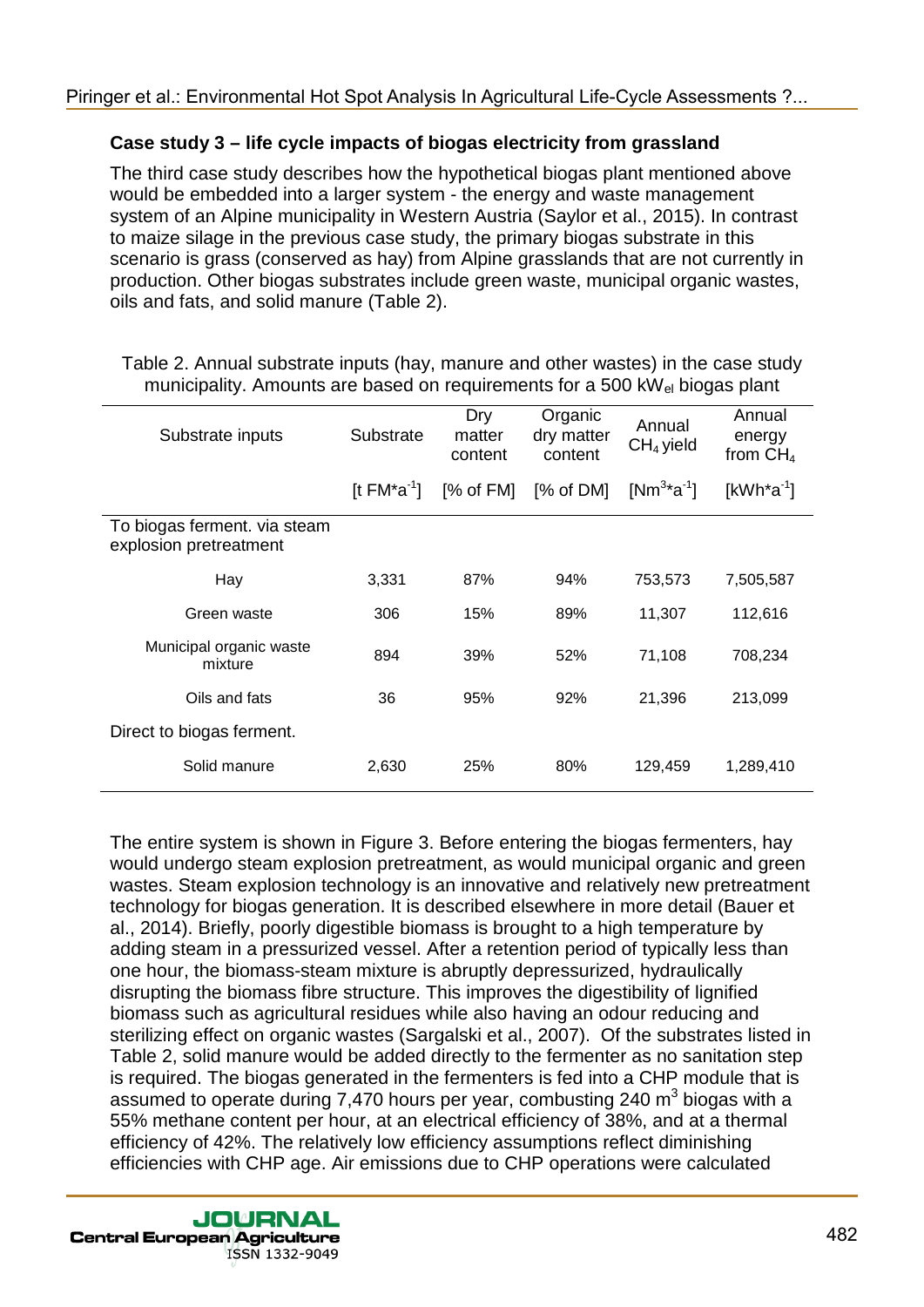using exhaust pollutant concentrations provided by the CHP manufacturer (T. Elsenbruch, personal communication, 2014). A methane concentration of 1200 ppm in the CHP exhaust corresponds to a methane slip of 2.6% of the methane input. All CHP electricity (3,735,000 kWh<sub>el</sub>\*a<sup>-1</sup>, equivalent to 500 kW<sub>el</sub> power) is fed into the local power grid, which also supplies the operational power for the site. Most of the CHP heat output (69% of 4,128158 kWh<sub>th</sub><sup>\*</sup>a<sup>-1</sup>) is assumed fed into the local district heating system where it would replace currently operating residential heaters fuelled with heating oil (2,416,042 kWh $_{th}$ <sup>\*</sup>a<sup>-1</sup>). The remaining CHP heat is used on-site for steam explosion pretreatment and fermenter heating, totalling 575,156 kWh<sub>th</sub>\*a<sup>-1</sup>, and the rest is wasted due to seasonal demand fluctuations. A portion of the fermenter digestate would be used as a fertilizer on the same grassland from which the hay was harvested and the remainder is assumed to be sold to local farmers. Some of the substrates for the hypothetical biogas plant are currently treated in a regional waste treatment plant that generates heat. If used locally in the hypothetical biogas plant, they would no longer contribute to that regional plant, and the missing heat would have to be supplied by a generic regional heat mix.



Figure 3. System diagram for local electricity and heat production from biogas. Substrates are hay from Alpine grassland and local organic wastes

JOURNAL **Central European Agriculture** ISSN 1332-9049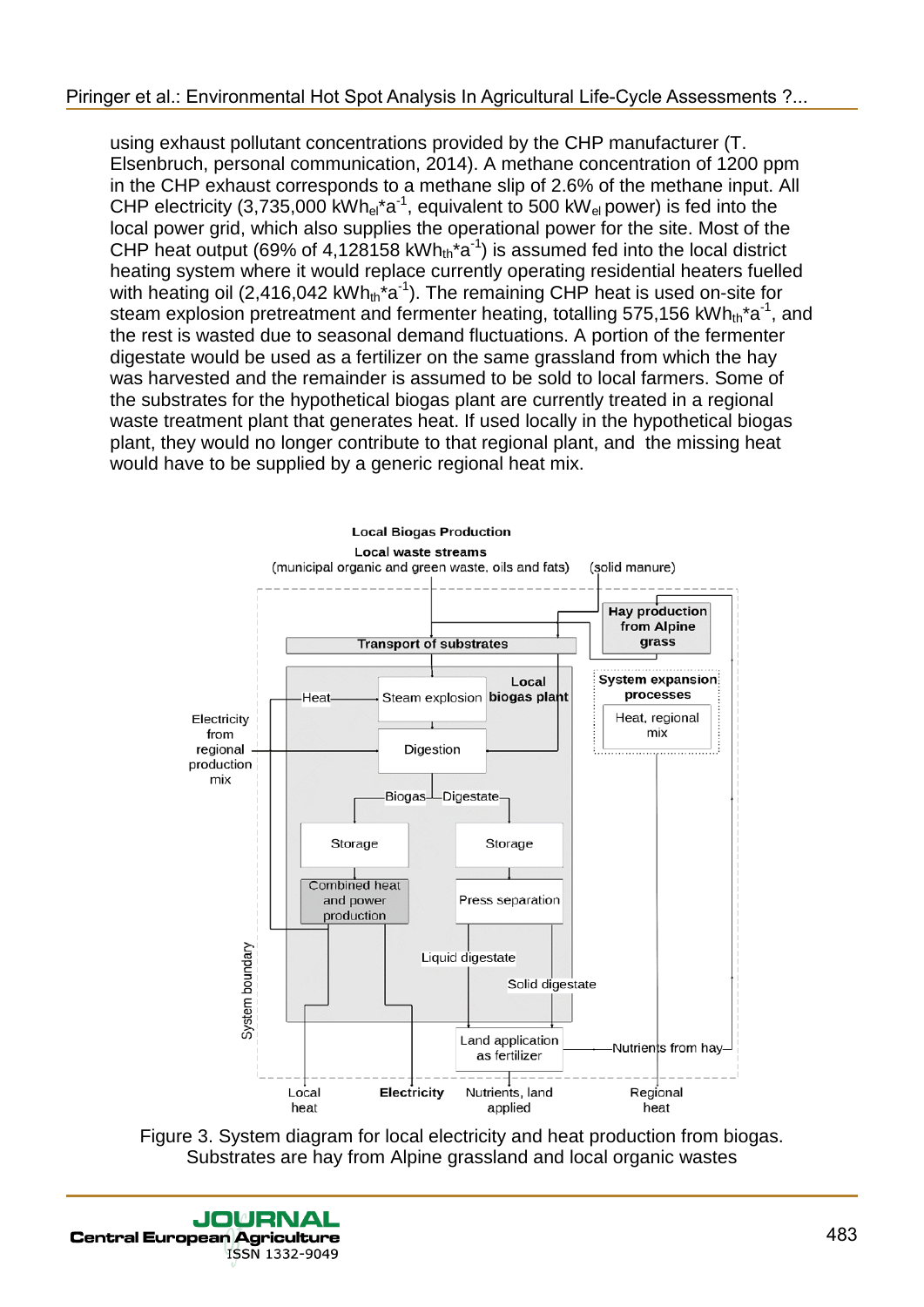The impacts of providing system infrastructure are considered in the analysis presented here. This includes materials for the biogas plant, agricultural machines for grassland management, and additional materials for the steam explosion unit. Disposal of this infrastructure was considered negligible. Grassland management processes include seeding, fertilizing, harvest and outdoor drying, and hay transport and storage. All wastes, as well as manure inputs, were modeled without upstream burdens and enter the system at the point of transportation to regional or local waste management facilities.

#### **Data and software**

LCA models were assembled using the software OpenLCA v.1.4 (Green Delta GmbH, Berlin, Germany). Potential environmental impacts were evaluated using six selected categories from the the ReCiPe (H) midpoint impact assessment method (Goedkoop et al., 2013). ReCiPe's climate change characterization factors were adjusted to reflect the most current IPCC estimates for global warming potentials (a 100-year GWP of 34 kg  $CO<sub>2</sub>$ -eq\*kg<sup>-1</sup> methane including climate-carbon interactions; IPCC, 2013). In the case of biogenic methane, the 100-year GWP of sequestered carbon was subtracted, resulting in 31.25 kg  $CO<sub>2</sub>$ -eg\*kg<sup>-1</sup> methane. Leading manufacturers of the combined heat and power (CHP) generator and steam explosion pretreatment unit provided primary data on their respective technologies (T. Elsenbruch and P. J. Nilsen, personal communication, 2014). Primary data was supplemented with secondary data from literature and from the Ecoinvent database v.2.2.(Ecoinvent Centre, 2010).

# Results and discussion

The following sections describe the potential environmental impacts of the three systems described above. They quantify the impacts for the chosen impact categories and identify hotspots for the climate change impact.

# **System 1 impacts and hot spots**

Results over the tractor's life-cycle shows that all environmental impact categories are dominated by the use phase, as indicated by the main processes that contribute to each impact category (Table 3), with 84.4% to 99.6% of the impact score.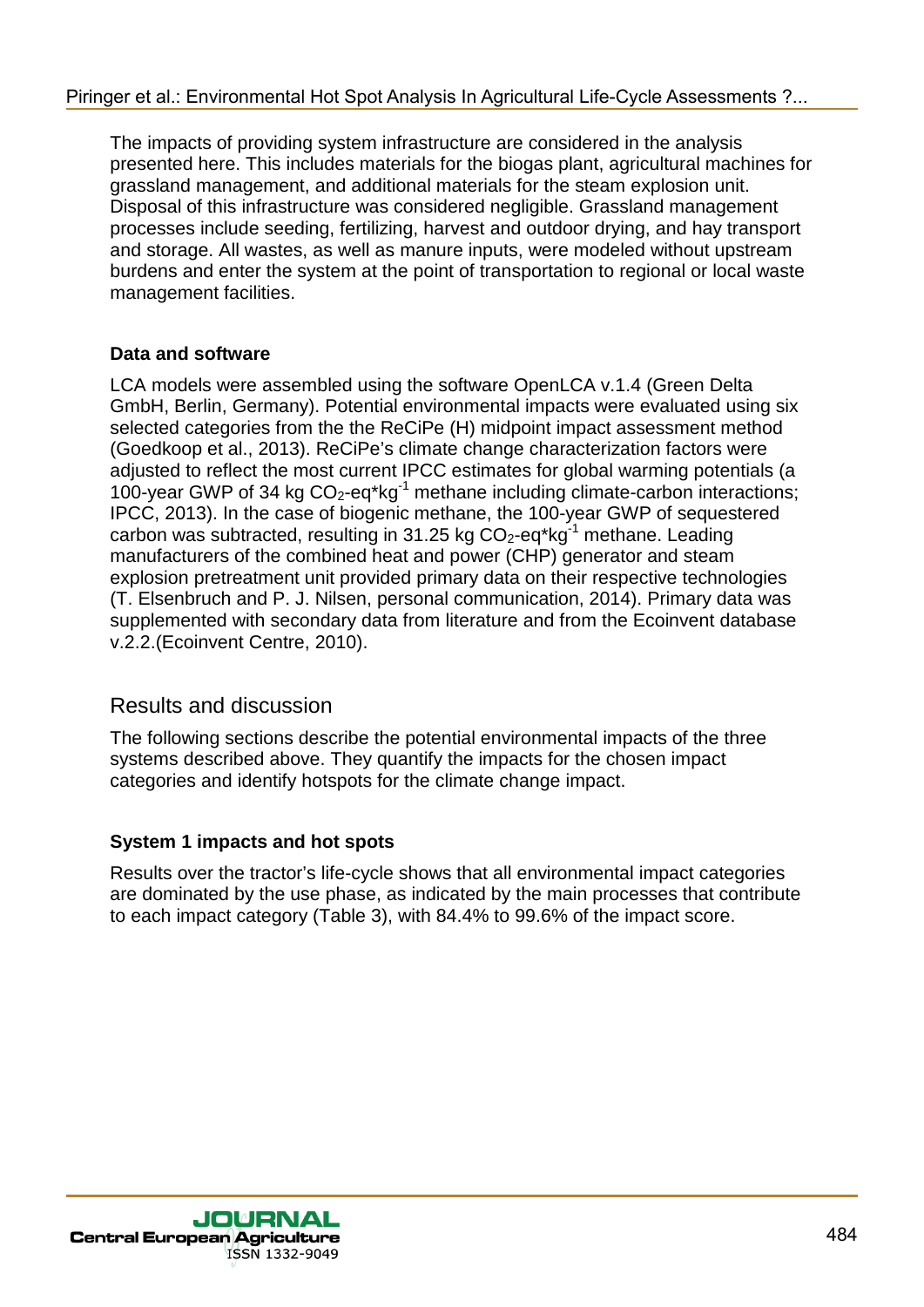| Tractor lifetime impacts<br>(24 years) |               |           |                                      |  |  |
|----------------------------------------|---------------|-----------|--------------------------------------|--|--|
| Impact category                        | Unit          | Quantity  | <b>Main contributing Process</b>     |  |  |
| Climate change (GWP 100)               | $kg CO2$ -eq  | 287,822   | Diesel combustion during cultivation |  |  |
| Freshwater ecotoxicity                 | kg 1,4-DCB-eq | 329       | Diesel extraction and refining       |  |  |
| Human toxicity                         | kg 1,4-DCB-eq | 12.609    | Diesel extraction and refining       |  |  |
| Particulate matter formation           | kg PM10-eq    | 555       | PM emissions during diesel comb.     |  |  |
| Terrestrial acidification              | $kg SO2$ -eq  | 1.335     | NOx emissions during diesel comb.    |  |  |
| Non-renewable energy<br>resources      | MJ-eq         | 4,182,198 | Diesel use for cultivation processes |  |  |

Table 3. Potential environmental impacts of 24-year tractor life-cycle at 281 operating hours per year

Manufacturing the tractor, which includes the production of the materials and final assembly, causes 0.4 to 12.1% of the impact scores, depending on the specific impact category. This result is in agreement with Lee et al. (2000), who found that 85% of a small (28 kW) tractor's total environmental impact score was due to the use phase, with 11.3% due to manufacturing and distribution, and the remainder due to the end-of-life disposal of the tractor. Within the use phase, supplying and combusting diesel fuel causes most impacts, while maintenance is of secondary importance.

Within the category climate change (GWP100), the fuel-intensive tillage processes (ploughing, harrowing, cultivating) were by far the largest contributors, with 55%, 13%, and 10% of the category total (Figure 4).



Figure 4. Contribution of individual processes to total climate change impact of tractor life-cycle

JOURNAL **Central European Agriculture** ISSN 1332-9049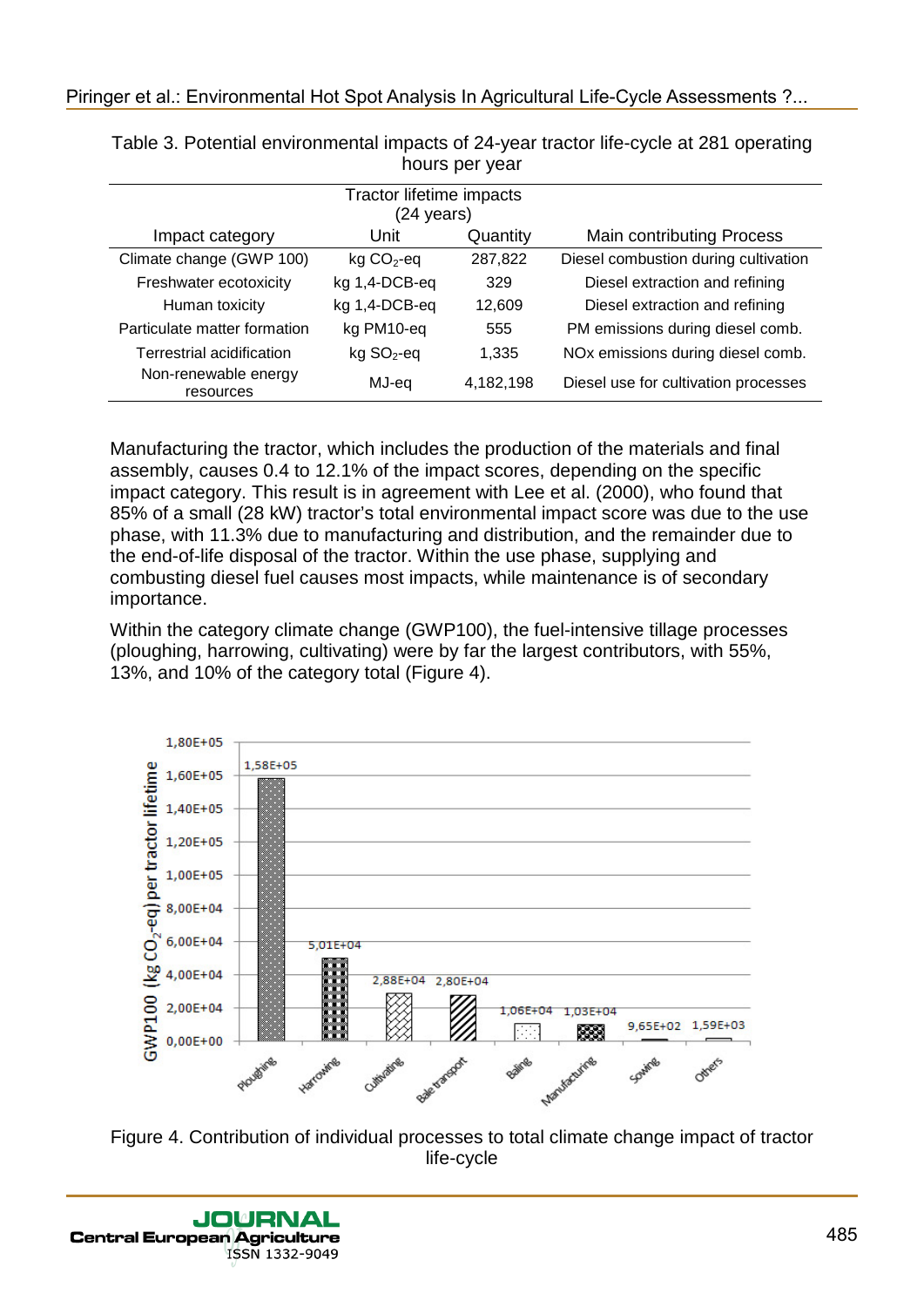#### **System 2 impacts and hot spots**

The production of maize silage under typical Austrian conditions shows low impacts in the climate change category (Table 4), but impacts in the terrestrial acidification category due to ammonia emissions during digestate application are within the range of literature. This is in comparison with Dressler et al. (2012), who report for maize cultivation at three German study sites a GWP of 0.0454-0.0577 kg  $CO<sub>2</sub>$ -eg, but an acidification potential of 0.00026-0.00037 kg  $SO_2$ -eq per kg maize (FM). An evaluation of conventional maize silage production as modeled in the Swiss Ecoinvent database (Ecoinvent Centre, 2010) yields a higher GWP of 0.0531kg  $CO<sub>2</sub>$ eq, and a higher acidification potential of 0.00117 kg  $SO_2$ -eq per kg maize (FM) as well.

| Unit<br>Impact category           |                          | Potential impact            |                     | Main contributing                         |
|-----------------------------------|--------------------------|-----------------------------|---------------------|-------------------------------------------|
|                                   |                          | per<br>hectare <sup>a</sup> | per kg<br><b>FM</b> | <b>Process</b>                            |
| Climate change (GWP 100)          | $kg CO2$ -eq             | 1,057                       | 0.0232              | Harvesting maize, diesel<br>emissions     |
| Freshwater ecotoxicity            | kg 1,4-DCB-eg            | 2,151                       | 0.0472              | Herbicides application                    |
| Human toxicity                    | kg 1,4-DCB-eq            | 345                         | 0.0076              | Zinc in digestate <sup>b</sup>            |
| Particulate matter formation      | kg PM10-eg               | 28                          | 0.0006              | PM emissions, digestate<br>application    |
| Terrestrial acidification         | $kg$ SO <sub>2</sub> -eq | 197                         | 0.0043              | $NH3$ emissions, digestate<br>application |
| Non-renewable energy<br>resources | MJ-eg                    | 11.735                      | 0.2576              | Harvesting maize, diesel<br>emissions     |

Table 4. Potential environmental impacts of typical maize silage production per ha cropland and per kg silage (fresh matter)

<sup>a</sup> 15-year average Austrian yield of 45.55 t FM<sup>\*</sup>ha<sup>-1</sup> (Statistik Austria, 2014).

**b** Zinc in digestate originates mainly from feed in pig slurry that is assumed to be a co-substrate in digestate production.

A contribution analysis specifically of the climate change category (Figure 5) shows the dominance of the most fuel-intensive processing step, the harvesting (and chopping) of the silage maize with a forage harvester, followed by digestate application that is associated with emissions of the greenhouse gases nitrous oxide and methane (0.0057 g  $CO<sub>2</sub>$ -eq per kg FM silage, or 24% of total GWP100). The other contributors to the GWP100 score are again various processes of sowing, tillage, and seedbed preparation (harrowing); Total  $CO<sub>2</sub>$  emissions from tractor and forage harvester operations account for 0.0148 kg  $CO<sub>2</sub>$ -eq per kg FM silage, or 64% of the total score.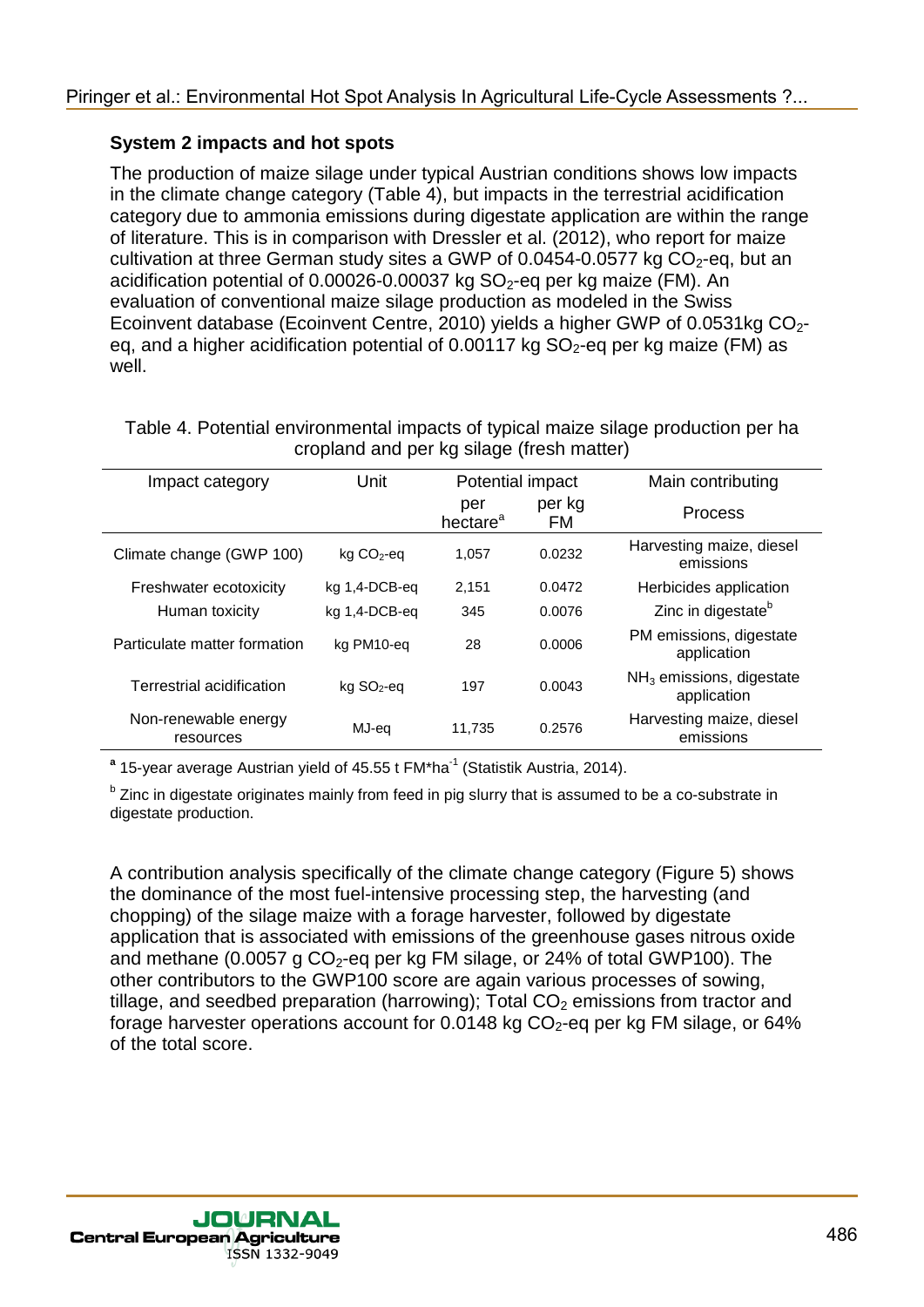

Figure 5. Contribution of individual processes to total climate change impact of producing 1 kg FM maize silage

Maize silage is one of the most popular energy crops for biogas production through anaerobic fermentation. Supplying the required amount of maize silage (10,714t FM on 235 ha) as a substrate for electricity from a 500-kWel biogas plant contributes 22% to the total climate change impacts (GWP100) of 299 g  $CO<sub>2</sub>$ -eq\*kWh<sup>-1</sup> biogas electricity production (Kral et al. 2015) The dominant contribution to GWP100 in this wider system are methane emissions in the CHP exhaust, at 48% of the total score.

# **System 3 Impacts and hot spots**

In the third case study, a more complex system models the impact of establishing a biogas plant in an Austrian Alpine municipality. The plant would use grass (hay) and various organic wastes and solid manure, supplying electricity to the regional grid and heat to an existing local district heating network. The LCA analysis of the selected potential impacts (Table 5) shows that hotspots in this system are varied. Similar to the silage-based biogas model in the previous case study, the climate change category is dominated by methane slip, while other contributions are dominated by raw materials (diesel fuel, copper for infrastructure) acquisition and digestate emissions.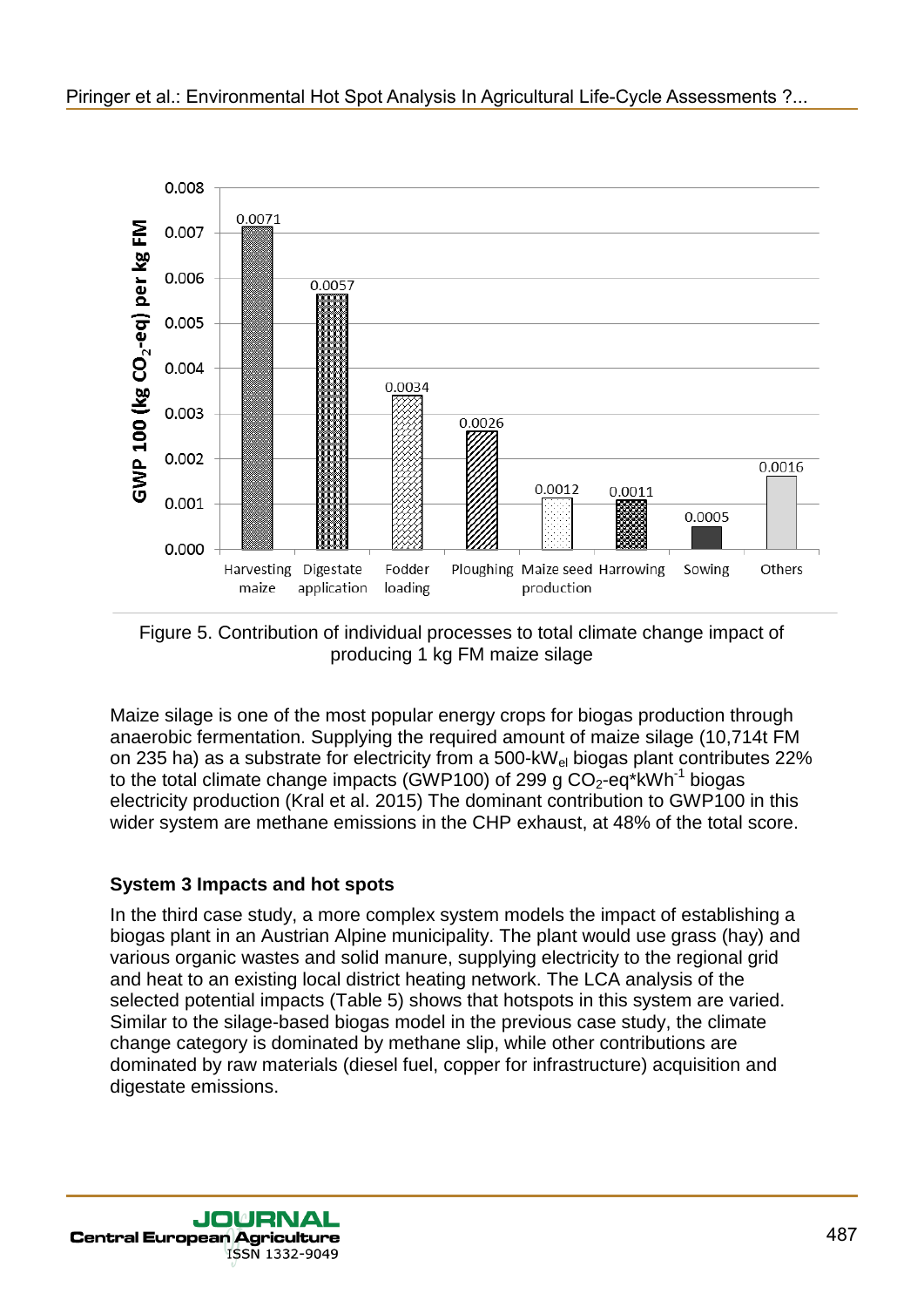| Impact category                | Unit                     | Potential<br>impact per<br>$kWh_{el}$ from<br>biogas <sup>ª</sup> | Main contributing<br><b>Process</b>                 |
|--------------------------------|--------------------------|-------------------------------------------------------------------|-----------------------------------------------------|
| Climate change (GWP 100)       | $kg CO2$ -eq             | 3.78E-01                                                          | Methane slip in CHP<br>exhaust                      |
| Freshwater ecotoxicity         | kg 1,4-DCB-eg            | 5.35E-05                                                          | Diesel extraction and<br>refining <sup>b</sup>      |
| Human toxicity                 | kg 1,4-DCB-eq            | 1.98E-02                                                          | Copper in construction<br>materials                 |
| Particulate matter formation   | kg PM10-e                | $2.14F - 03$                                                      | PM emissions,<br>digestate application              |
| Terrestrial acidification      | $kg$ SO <sub>2</sub> -eq | 4.35E-05                                                          | NO <sub>x</sub> emissions,<br>digestate application |
| Non-renewable energy resources | MJ-eq                    | $2.23F + 00$                                                      | Diesel use for hay<br>production                    |

Table 5. Potential environmental impacts and main contributing processes of biogas production from grass and organic wastes in a 500-kWel biogas plant in an Alpine Austrian municipality

<sup>a</sup> Numbers without credits for heat and electricity replaced by the output from the local biogas plant.

**b** Diesel is mainly used here for grass/hay production.

The hot spot analysis of climate change contributions (Figure 6) shows that digestate application and grass/hay production are the largest contributors after the aforementioned methane emissions in the biogas CHP exhaust. Figure 6 also shows a small contribution from a (hypothetical) mix of regional heat sources (approximately 50% natural gas, 20% each of fire wood and heating oil, and electricity providing the balance). This heat is necessary to account for missing heat that is no longer generated through organic wastes treatment in a regional centre, since these wastes are now substrates for the local biogas plant. In contrast to the climate change score listed in Table 5, Figure 6 includes a depiction of "credits" for the biogas plant's outputs – the energy replaced by electricity and heat from biogas can be counted as large (negative) contributions, with net "negative" emissions. A clearer picture is obtained by setting up a proper reference system that reflects the status quo of the current management scheme for organic wastes (grassland is not being used at this time). This reference system shows a GWP100 of 0.451 kg  $CO_2$ -eq\*kWh $_{el}$ <sup>-1</sup>, in contrast to the local biogas production with a GWP100 of 0.378 kg  $CO_2$ -eq\*kWh $_{\rm el}^{-1}$ (Saylor et al., 2015).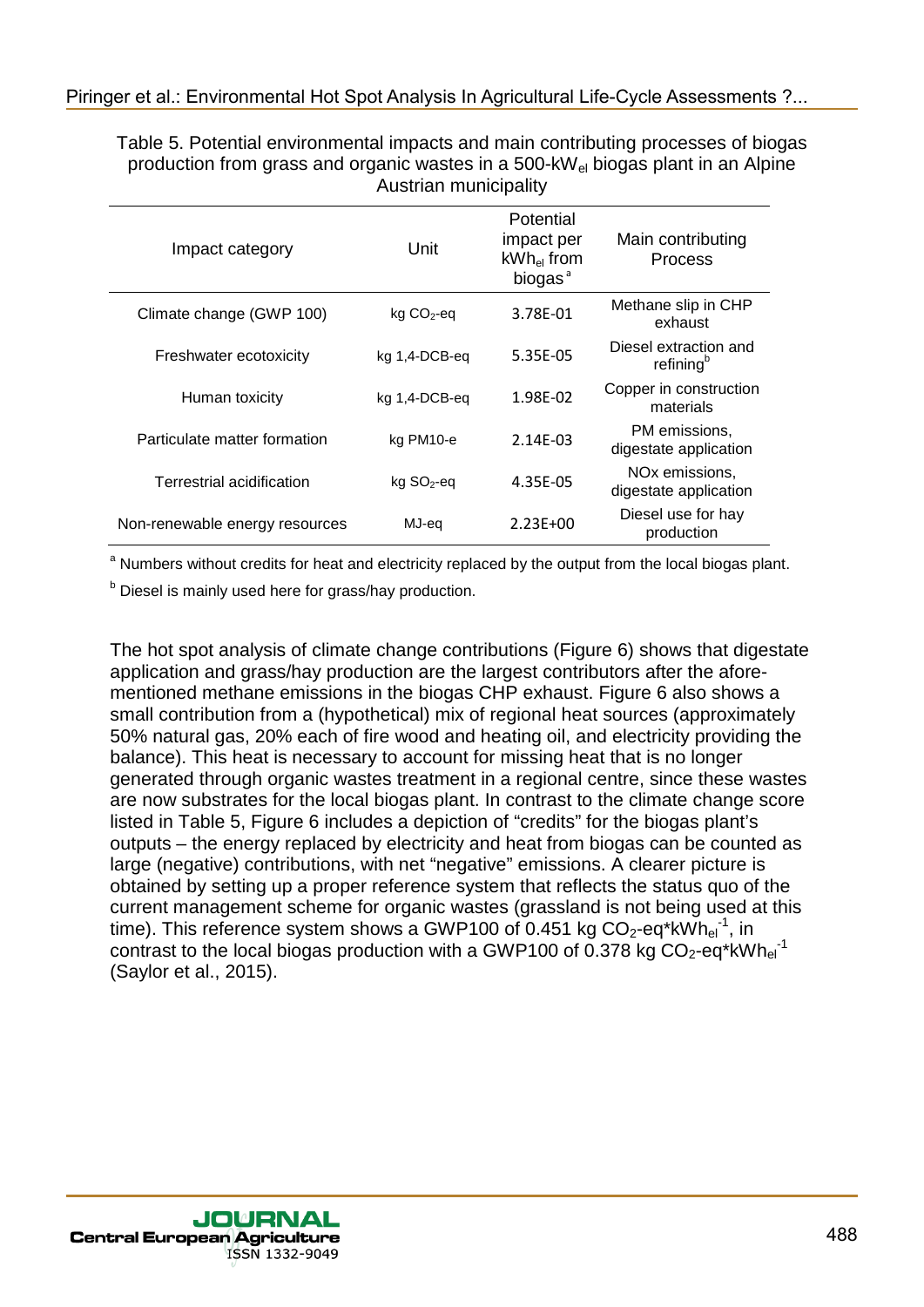

SE = System expansion process, to account for missing heat that is no longer generated through offsite organic wastes treatment.  $CR =$  credits for oil-based residential heaters and regional electricity demand that are displaced by the heat and electricity from the local biogas plant

Figure 6. Contribution of individual processes to total climate change impact of producing 1 kWhel from biogas with grass/manure and organic wastes as substrates

#### **Synopsis of hot spots and mitigation options**

The analysis of hot spots can point out mitigation options for environmental impacts of the agricultural systems shown. In case study 1, the clear focus of mitigation efforts for a tractor's life-cycle impacts has to be in efficiency measures and exhaust controls. Renewable fuels such as biodiesel and vegetable oils may also assist in reducing some of the analysed impact scores, but not all. In case study 2, both efficiency increases in agricultural machinery and attention to favourable conditions during fertilizer application constitute classical results of agricultural crop LCA. Finally, case study 3 demonstrates that agricultural systems – if seen as part of an agromunicipal infrastructure – may not be the only drivers of substantial environmental impacts of such larger systems. Here, the type and emissions from heat sources that are replaced by biogas heat are key considerations for analysis. Thus the hotspot analysis presented here shows that growing system scales retain key hotspots, such as machinery use, but they also add new ones, with no clear trend perceivable. Beyond the impact categories discussed, there are environmental problems in agriculture that are not well described by the common impact categories (for example impacts on biodiversity, soil quality, and water availability; Caffrey and Veal, 2013). Such impacts are beginning to be addressed by emerging categories, but are not yet fully integrated in the available life cycle databases or are just difficult to quantify by a broad method such as life cycle assessment.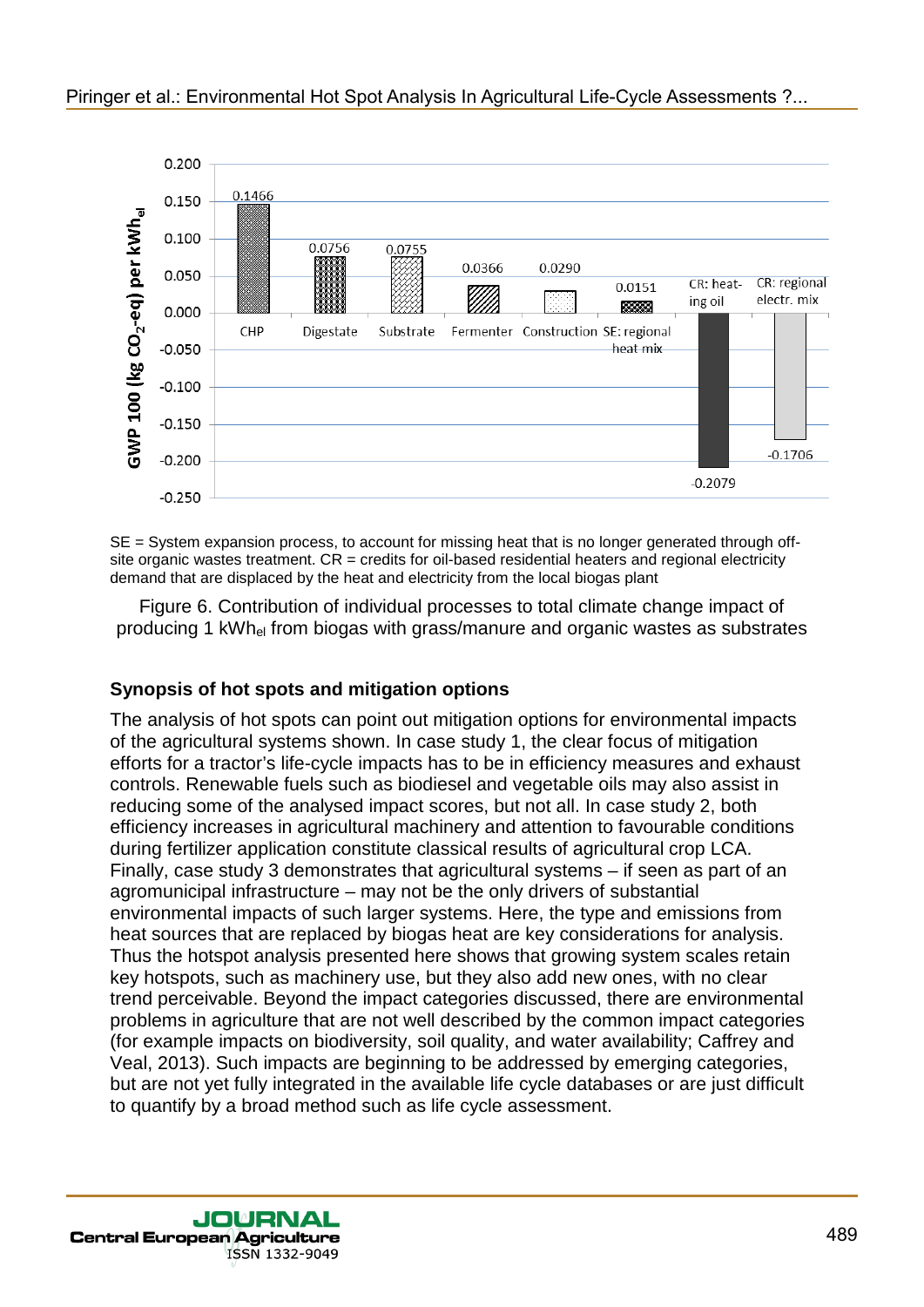# **Conclusions**

- Life cycle impacts of a mid-sized tractor are dominated by fuel use and emissions during its use phase; tractor manufacturing and disposal contribute considerably lower shares to total impacts.
- When tractors and other machinery are used in the production of an energy or fodder crop such as maize silage, the impacts from operation of agricultural machinery are still important in categories such as climate change and nonrenewable energy demand. In other categories however, fertilizer and pesticides applications can dominate the score.
- At a larger system scale, environmental hotspots grow even more diverse; with the studied biogas system, methane emissions from the CHP engine surpass the impact of agricultural machinery in the climate change category, at 48% of the total GWP100 score. Infrastructure materials and digestate application are also important at a larger scale.
- The net impact of a new biogas system that uses Alpine grasslands depends critically on the energy system that it replaces. Under the assumptions made here, this system compares favourably with a status quo that on one hand relies on centralized treatment of organic wastes in a regional centre and on the other hand fails to use Alpine grassland as a source of biomass.
- Efforts to mitigate environmental hotspots will strongly depend on the scale of the studied system; hotspots in more narrowly defined systems such as single crop production may lose their relevance in larger systems.
- The case studies presented here demonstrate the potential and limitations of LCA as a technique that supports decisions by stakeholders in agricultural and agromunicipal systems. Choosing an appropriate system scale is key to a successful application of this method.

# References

- Bauer, A., Lizasoain, J., Theuretzbacher, F., Agger, J. W., Rincón, M., Menardo, S., Saylor, M. K., Enguídanos, R., Nielsen, P. J., Potthast A., Zweckmair T., Gronauer, A., Horn, S. J. (2014) Steam explosion pretreatment for enhancing biogas production of late harvested hay. Bioresource Technology, 166, 403-410. DOI: 10.1016/j.biortech.2014.05.025
- BMLFUW, Federal Ministry of Agriculture, Forestry, Environment and Water Management (2008) Deckungsbeiträge und Daten für die Betriebsplanung. Wien, Austria: Bundesministerium für Land- und Forstwirtschaft, Umwelt und Wasserwirtschaft, Referat II 2b - Beratung.
- Caffrey, K. R., Veal, M. W. (2013) Conducting an agricultural life cycle assessment: challenges and perspectives. The Scientific World Journal, 2013, 1-13. DOI: 10.1155/2013/472431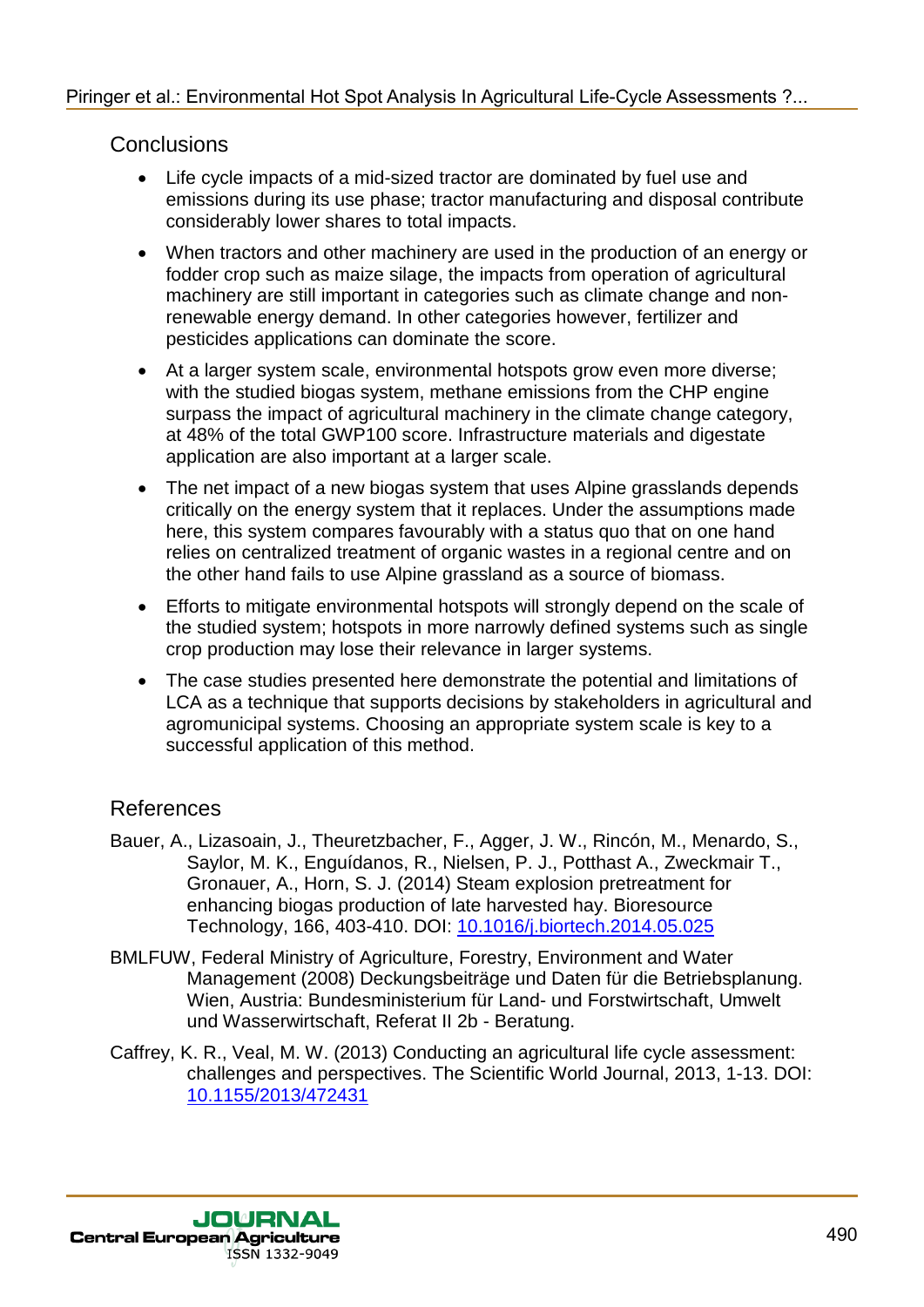- Dressler, D., Loewen, A., Nelles, M. (2012) Life cycle assessment of the supply and use of bioenergy: impact of regional factors on biogas production. International Journal of Life Cycle Assessment, 17 (9), 1104-1115. DOI: 10.1007/s11367-012-0424-9
- Ecoinvent Centre (2010) ecoinvent data v 2.2. [online] Dübendorf, Switzerland: Swiss Centre for Life Cycle Inventories.Available at: www.ecoinvent.org [Accessed 4 March 2014].
- ETRMA, European Tyre and Rubber Manufacturers Association (2011) Used Tyres Recovery 2011. [online] Brussels, Belgium: ETRMA. Available at: http://www.etrma.org/uploads/Modules/Documentsmanager/2012-11-30\_utrecovery-2011---table-for-press-release\_final\_all-countries-incl-uk.pdf [Accessed 3 June 2014].
- Goedkoop, M., Heijungs, R., Huijbregts, M., De Schryver, A., Struijs, J., Zelm, R.v. (2013) ReCiPe 2008, a life cycle impact assessment method which comprises harmonised category indicators at the midpoint and the endpoint level. First edition Report I: Characterisation. [online] The Netherlands: The ReCiPe Team. Available at: http://www.lcia-recipe.net [Accessed 7 February 2014].
- IPCC, Intergovernmental Panel on Climate Change (2013) Climate Change 2013: The Physical Science Basis. Contribution of Working Group I to the Fifth Assessment Report of the Intergovern-mental Panel on Climate Change. Cambridge, UK: Cambridge University Press.
- ISO, International Standard Organization 14040 (2006) Environmental management – Life cycle assessment – Principles and Framework. Brussels, Belgium: CEN European Committee for Standardization.
- Kral, I., Saylor, M. K., Piringer, G., Bauer, A., Gronauer, A. (2015) Environmental effects of a novel pre-treatment technology for maize stover as a biogas substrate. Presentation at the 6th CASEE Conference. Nitra, Slovakia, 24- 26 May.
- Laaber, M. (2011) Gütesiegel Biogas. Evaluierung der technischen, ökologischen und sozioökonomischen Rahmenbedingungen für eine Ökostromproduktion aus Biogas. PhD thesis, University of Natural Resources and Life Sciences. Vienna, Austria.
- Landis, M. (2004). Tractor Test Nr. 1874/04, New Holland TS 110A (unpublished results). Ettenhausen, Switzerland: Agroscope FAT Tänikon.
- Lee, J., Cho, H., Choi, B., Sung, J., Lee, S., Shin, M. (2000) Life cycle assessment of Tractors. Int. Journal of Life Cycle Assessment, 5 (4), 205-208. DOI: 10.1007/BF02979361
- Nemecek, T., Kägi, T. (2007) Life Cycle Inventories of Agricultural Production Systems. Ecoinvent report, vol 15. Agroscope Reckenholz-Tänikon Research Station ART, Zürich and Dübendorf, Switzerland.